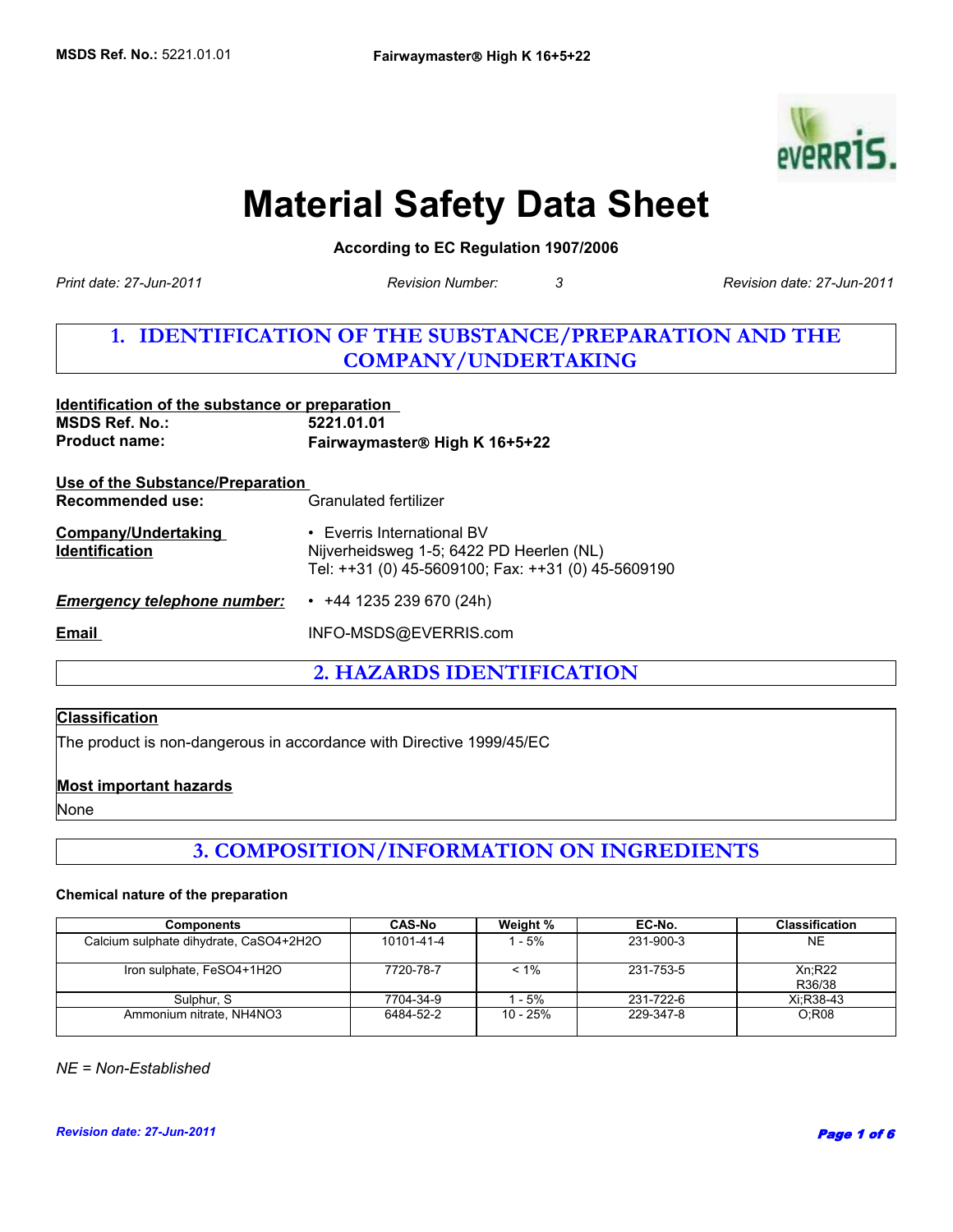## *For the full text of the R phrases mentioned in this Section, see Section 16*

## **4. FIRST AID MEASURES** General advice: **If you feel unwell, seek medical advice (show the label where possible). Ingestion:** Do not induce vomiting without medical advice. If a person vomits when lying on his back, place him in the recovery position. Never give anything by mouth to an unconscious person. In case of respiratory difficulties practice oxygenotherapy. Possible symptoms are nausea and/or vommiting. Inhalation: In case of shortness of breath, give oxygen. Possible symptoms are coughing and/or dyspnoea. Move to fresh air. If symptoms persist, call a physician. **Skin contact:** If a person feels unwell or symptoms of skin irritation appear, consult a physician. **Eye contact:** Rinse thoroughly with plenty of water, also under the eyelids. If eye irritation persists, consult a specialist.

## **5. FIRE-FIGHTING MEASURES**

## **Suitable extinguishing media:**

Water. Water spray. High volume water jet.

#### **Unsuitable extinguishing media:**

Dry powder, Sand, Foam

#### **Special exposure hazards arising from the substance or preparation itself, its combustion products, or released gases:**

Thermal decomposition can lead to release of irritating gases and vapours. Danger of toxic gases in smoke in case of fire.

## **Special protective equipment for firefighters:**

In the event of fire and/or explosion do not breathe fumes. Wear self contained breathing apparatus for fire fighting if necessary. Evacuate area and fight fire from a safe distance.

## **6. ACCIDENTAL RELEASE MEASURES**

#### **Personal precautions:**

Avoid dust formation. Ensure adequate ventilation.

#### **Environmental precautions:**

Prevent product from entering drains. Do not contaminate surface water.

#### **Methods for cleaning up:**

Shovel or sweep up. Use up product completely. Packaging material is industrial waste.

## **7. HANDLING AND STORAGE**

#### **Handling:**

**Technical measures/precautions:** No special technical protective measures required.

**Safe handling advice:** Keep away from open flames, hot surfaces and sources of ignition.

**Storage:**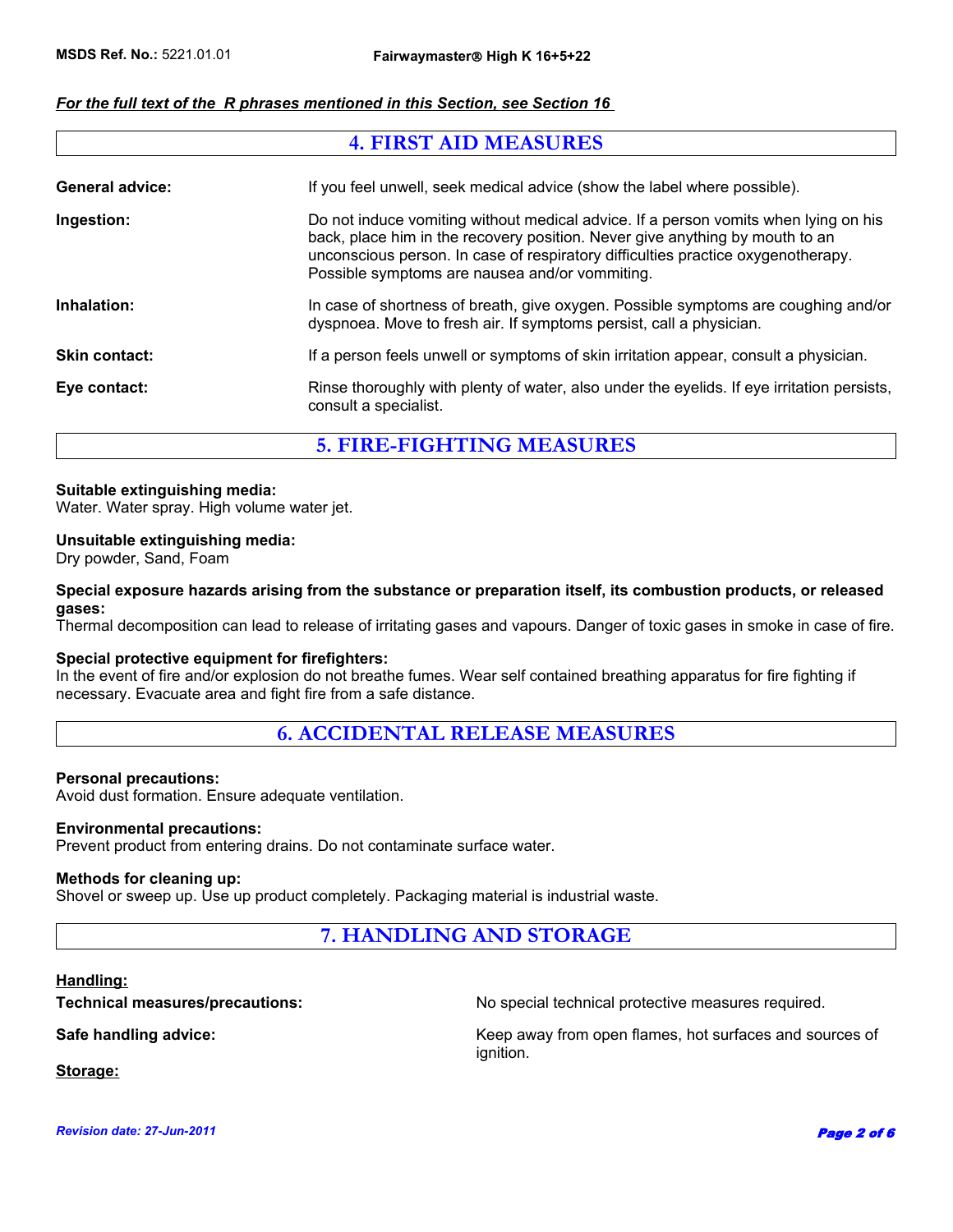**Technical measures/storage conditions:** Keep away from heat and sources of ignition. Keep away from food, drink and animal feeding stuffs. For quality reasons: Keep out of reach of direct sunlight, store under dry conditions, partly used bags should be closed well. Keep at temperatures between 0 °C and 40 °C .

#### **Incompatible products:** Not applicable **Specific use(s):** Granulated fertilizer.

## **8. EXPOSURE CONTROLS / PERSONAL PROTECTION**

**Engineering measures to reduce exposure:** Ensure adequate ventilation. **Occupational exposure controls Personal protective equipment Respiratory protection:** Not applicable. **Hand protection: EXECUTE:** PVC or other plastic material gloves. **Eye/face protection** Safety glasses. **Skin and body protection:** Usual safety precautions while handling the product will provide adequate protection against this potential effect. **Hygiene measures Follow good housekeeping practices. When using, do not all the set of the Follow good housekeeping practices. When using, do not** eat, drink or smoke. Keep away from food, drink and animal feeding stuffs. **Exposure limit values** 6 mg/m3 TWA **Finland - Occupational Exposure Limits - 8 hour** 1 mg/m<sup>3</sup> **Netherlands - OEL - MACs:** 1 mg/m<sup>3</sup> **Norway - 8 h:** 0.01 mg/m<sup>3</sup> Germany (DFG) - MAK 1.5 mg/m<sup>3</sup> MAK 4 mg/m3 MAK **Portugal - TWAs** 1 mg/m<sup>3</sup> TWA **Belgium - 8 Hr VLE** 10 mg/m<sup>3</sup> TWA **Spain - Valores Limite Ambientales - VLE** 1 mg/m<sup>3</sup> VLA-ED  **Portugal - TWAs UK EH40 WEL:** LTEL (8 hr TWA) 1 mg/m<sup>3</sup> STEL (15 min) 2mg/m3 10 mg/m3 TWA *Sulphur, S Calcium sulphate dihydrate, CaSO4+2H2O*  **France INRS (VME)** VME (poussières) = 10 mg/m3 **Spain - Valores Limite Ambientales - VLE** 10 mg/m<sup>3</sup> VLA-ED *Ammonium nitrate, NH4NO3* **Czech Republic OEL** = 10.0 mg/m<sup>3</sup> TWA **France INRS (VME) UK EH40 WEL:** 10 mg/m<sup>3</sup> TWA 4 mg/m<sup>3</sup> TWA 10 mg/m3 VME *Iron sulphate, FeSO4+1H2O Revision date: 27-Jun-2011* Page 3 of 6 **Belgium - 8 Hr VLE** 1 mg/m<sup>3</sup>  **Germany TRGS900:**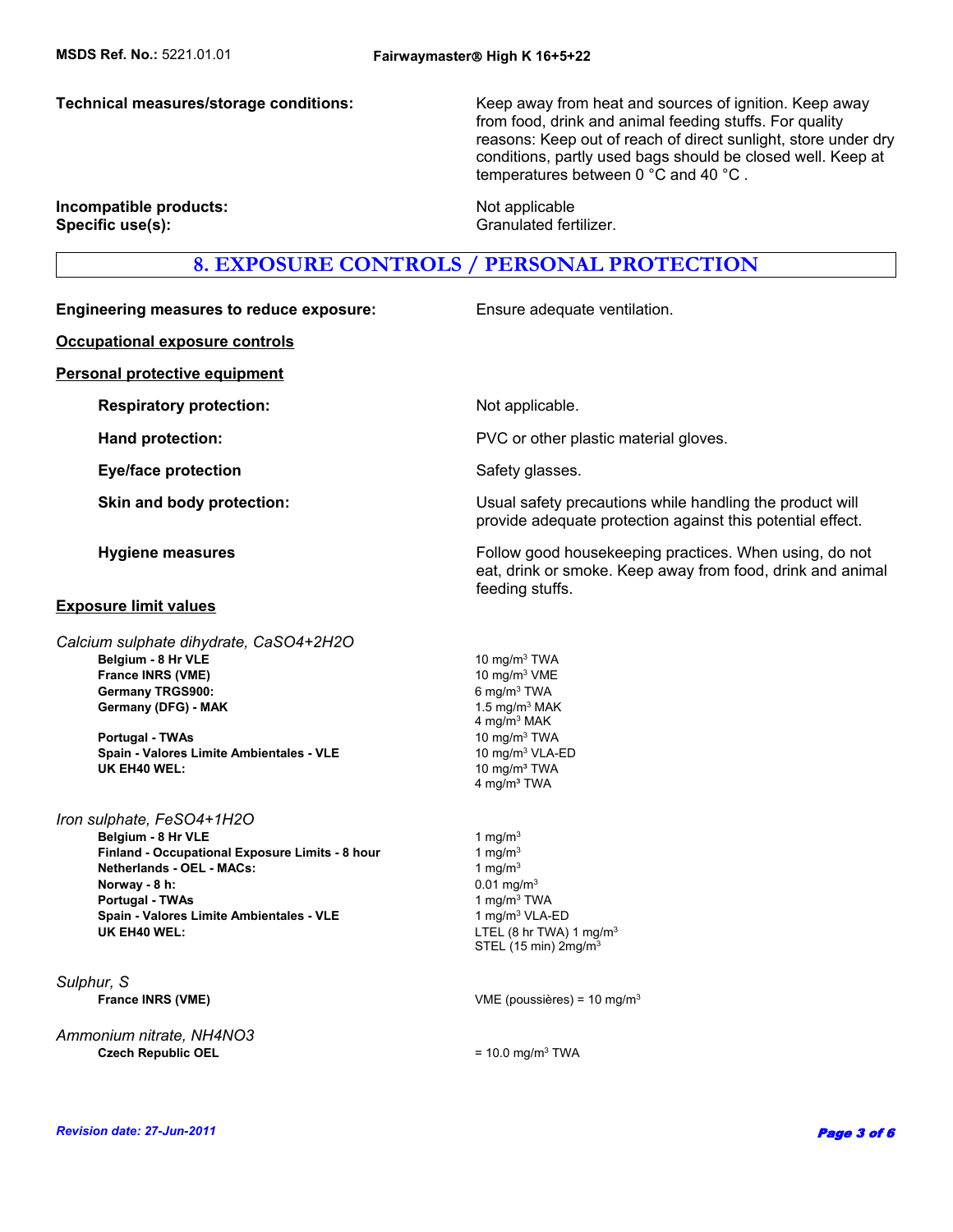## **9. PHYSICAL AND CHEMICAL PROPERTIES**

| <b>General Information</b> |                          |
|----------------------------|--------------------------|
| <b>Physical State:</b>     | Solid                    |
| Appearance:                | Granular                 |
| <b>Color:</b>              | Orange                   |
| Odor:                      | No information available |
|                            |                          |

## **Important Health Safety and Environmental Information**

| Decomposition temperature: | $>150^{\circ}$ C                                       |
|----------------------------|--------------------------------------------------------|
| Solubility:                | Coating not soluble, release nutrients through coating |
| Flammability (solid, gas): | Non-flammable                                          |

## **Other information**

## **10. STABILITY AND REACTIVITY**

| Stability:                                  | Stable under recommended storage conditions.                                                                       |
|---------------------------------------------|--------------------------------------------------------------------------------------------------------------------|
| <b>Conditions to avoid:</b>                 | Keep away from open flames, hot surfaces and sources of ignition.                                                  |
| <b>Materials to avoid:</b>                  | Combustible material.                                                                                              |
| <b>Hazardous decomposition</b><br>products: | No decomposition if stored normally. Thermal decomposition can lead to release of<br>irritating gases and vapours. |

## **11. TOXICOLOGICAL INFORMATION**

## **Component information**

| Iron sulphate, FeSO4+1H2O |              |
|---------------------------|--------------|
| $LD50/oral/rat =$         | 1389 mg/kg   |
| Sulphur, S                |              |
| $LD50/oral/rat =$         | > 2000 mg/kg |
| $LD50$ /dermal/rat =      | > 2000 mg/kg |
| LC50/inhalation/4h/rat =  | $> 5.4$ mg/l |
| Ammonium nitrate, NH4NO3  |              |
| $LD50/oral/rat =$         | 2410 mg/kg   |

**Other information on acute toxicity:** No information available

| <b>Product information</b>            |                                                   |
|---------------------------------------|---------------------------------------------------|
| Local effects<br><b>Skin effects:</b> | May cause skin irritation in susceptible persons. |
| Eye effects:                          | Contact with eyes may cause irritation.           |
| Inhalation:                           | May cause sensitization by inhalation.            |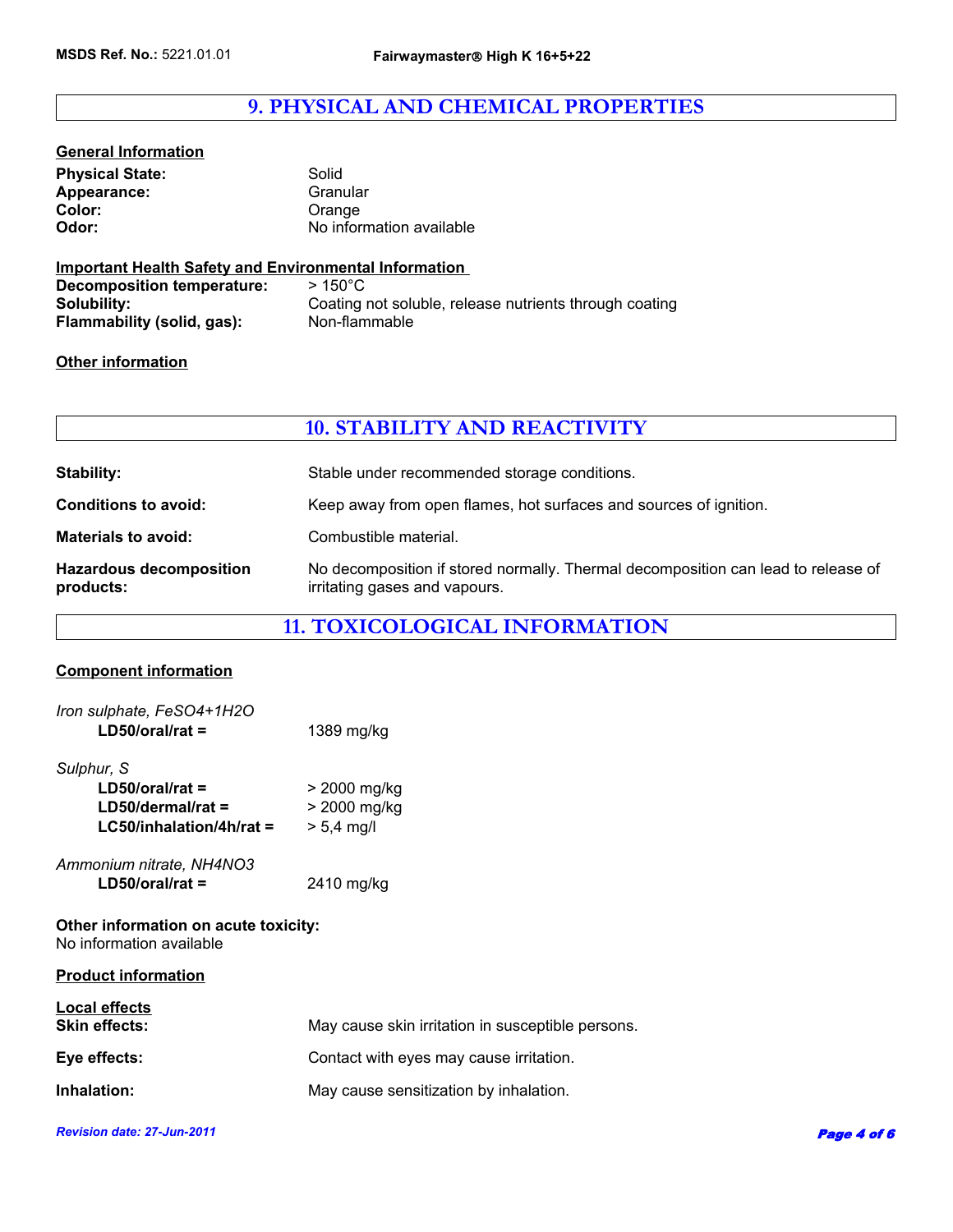**Ingestion:** Ingestion may cause gastrointestinal irritation, nausea, vomiting and diarrhea.

## **12. ECOLOGICAL INFORMATION**

## **Product information**

**Water Endangering Class (WGK):** 1 (Scotts classification )

#### **Component information**

*Iron sulphate, FeSO4+1H2O*

**Ecotoxicity effects** EC50/48h/daphnia = >100mg/l LC50/96h/rainbow trout =  $>72.5$ mg/l (6d) EC50/72h/algae =  $22$ mg/l

*Ammonium nitrate, NH4NO3*

**Ecotoxicity effects** EC50/48h/daphnia =100 mg/l LC50/96h/rainbow trout =10 mg/l EC50/72h/algae = 74000 µg/l

## **13. DISPOSAL CONSIDERATIONS**

| <b>Waste Disposal Methods:</b> | Use up product completely. Packaging material is industrial waste                 |
|--------------------------------|-----------------------------------------------------------------------------------|
| Contaminated packaging:        | Empty containers can be landfilled, when in compliance with the local regulations |

## **14. TRANSPORT INFORMATION**

| <b>Product information</b><br><b>Physical State:</b> | Solid                        |
|------------------------------------------------------|------------------------------|
| <b>ADR/RID</b><br><b>UN-No:</b>                      | Not classified for transport |
| <b>IATA</b><br><b>UN-No:</b>                         | N.A.                         |
| IMO / IMDG<br>UN-No:                                 | Not classified for transport |

## **15. REGULATORY INFORMATION**

## **Indication of danger:**

This product does not have to be classified according to the EU regulations.